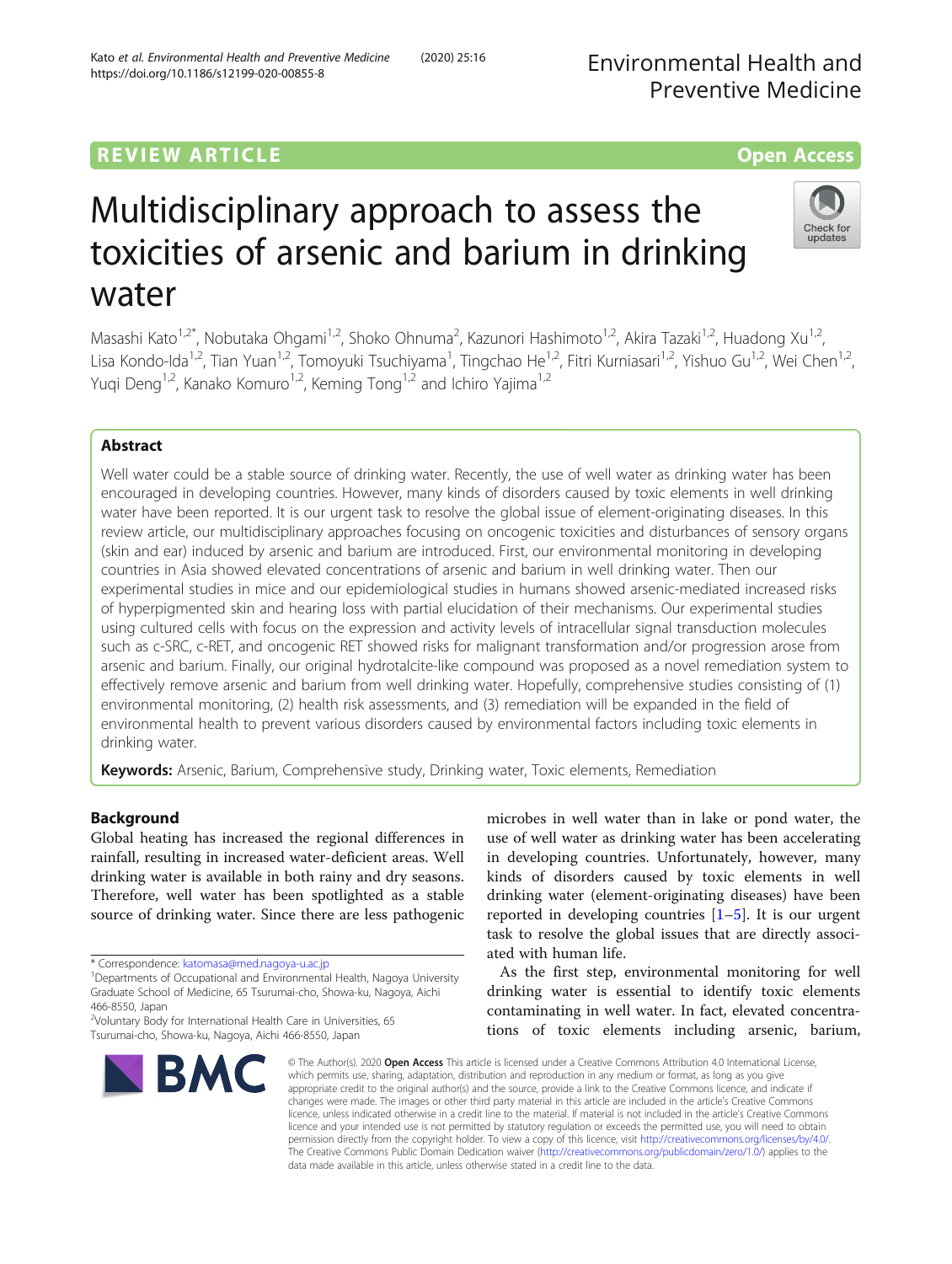manganese, iron, and uranium in well water were identified by our environmental monitoring in developing countries in Asia  $[6-13]$  $[6-13]$  $[6-13]$ . After considering the health risks for known toxic elements according to the healthbased guideline levels for drinking water developed by WHO (World Health Organization), we could issue a global alert. However, element-originating diseases are supposed to be caused by exposure to unknown toxic elements that have no guideline values. Moreover, identification of novel element-originating diseases is not easy since most of the diseases are chronically developed and progressed [\[3,](#page-4-0) [8](#page-5-0), [11](#page-5-0)]. Thus, an alert for known toxic elements in drinking water is insufficient to prevent the development of element-originating diseases.

As the second step, human studies including epidemiological [\[14](#page-5-0)–[16\]](#page-5-0) and clinical [[17](#page-5-0)–[21](#page-5-0)] studies are generally indispensable for assessing the risks of environmental factors including toxic elements for various diseases. Partial clarification of the mechanisms underlying the development of diseases is possible by analyses of human samples and physiological examinations in addition to questionnaires  $[2, 4, 5, 14-22]$  $[2, 4, 5, 14-22]$  $[2, 4, 5, 14-22]$  $[2, 4, 5, 14-22]$  $[2, 4, 5, 14-22]$  $[2, 4, 5, 14-22]$  $[2, 4, 5, 14-22]$  $[2, 4, 5, 14-22]$  $[2, 4, 5, 14-22]$  $[2, 4, 5, 14-22]$  $[2, 4, 5, 14-22]$ . However, there is an ethical limitation for detailed analysis of the mechanisms underlying the development of elementoriginating diseases in epidemiological and clinical studies. On the other hand, experimental studies using animals (in vivo) and cultured cells (in vitro) could be effective approaches for evaluating the pathogenic risks for environmental factors-originating diseases with elucidation of their mechanisms. Model animals for diseases might be useful for estimating the lesions caused by environmental factors and developing the preventive methods [\[23](#page-5-0)–[33\]](#page-5-0). Cell physiological and biochemical examinations are also useful for health risk assessment in vitro [\[27](#page-5-0)–[30](#page-5-0), [34](#page-5-0)–[41](#page-5-0)]. Expression and activity levels of proto-oncogene and oncogene products (protein tyrosine kinases) such as c-SRC, c-RET, and oncogenic RET have been shown to be correlated with malignant transformation from nontumorigenic cells to tumorigenic cells and with progression to further acquirement of malignant characteristics in transformed cells (carcinoma cells) [[6,](#page-5-0) [37](#page-5-0)–[47](#page-5-0)]. Therefore, expression and activity levels of molecules could be important clues to evaluate malignant transformation and progression in in vitro oncogenic risk analysis. Expression and activity levels of intracellular signal transduction molecules potentially sited downstream of protein-tyrosine kinases such ask MEK/ERK and PI3K/AKT can also be used for evaluation of oncogenic toxicities in in vitro studies [[34](#page-5-0)–[36](#page-5-0)]. Since protein tyrosine kinases also affect the biology of skin and neurons, their expression and activity levels are useful for estimating the risk of disturbance of sensory organs such as skin pigmentation and hearing [\[23,](#page-5-0) [24](#page-5-0), [26\]](#page-5-0). Thus, more solid health risk assessment for

element-originating diseases could be realized by the combination of in vivo and in vitro experimental studies and epidemiological and clinical studies for humans. However, environmental monitoring and health risk assessments are not sufficient for resolving the global issue of element-originating diseases.

As the third step, the development of suitable remediation systems for toxic elements after environmental monitoring and health risk assessments is essential for preventing element-originating diseases. Removal of trivalent arsenic in well drinking water has been difficult. The development of cheap and effective remediation systems that can be used for removal of trivalent arsenic and pentavalent arsenic and other toxic elements is required [\[9](#page-5-0), [48](#page-6-0)].

Specialization and segmentation of studies in the field of environmental health and preventive medicine seem to be proceeding. Comprehensive studies on (1) environmental monitoring, (2) health risk assessments, and (3) remediation may not be a main stream in the field. In this review article, results of studies using multidisciplinary approaches (Fig. [1](#page-2-0)) on oncogenic toxicities and disturbances of sensory organs (skin and ear) induced by arsenic and barium are introduced.

#### Results

#### Comprehensive studies on arsenic

### Environmental monitoring for arsenic pollution of drinking well water

Fieldwork studies focusing on well drinking water have been performed in Asian countries including Bangladesh  $[8-11]$  $[8-11]$  $[8-11]$  $[8-11]$ , Vietnam  $[6, 12]$  $[6, 12]$  $[6, 12]$  $[6, 12]$  $[6, 12]$ , Malaysia  $[7]$  $[7]$ , and Afghanistan [[13\]](#page-5-0). Those studies showed that arsenic levels exceeded the WHO health-based guideline level for drinking water in these countries, suggesting that well drinking water is polluted with arsenic in large areas of Asian countries.

#### Assessments of the health risks of arsenic for skin hyperpigmentation and cancer

Various kinds of skin lesions including hyperpigmentation and cancer develop in people drinking arsenicpolluted water. Although information is increasing, information on skin diseases caused by exposure to arsenic [[49](#page-6-0)–[54\]](#page-6-0) remains insufficient.

Hyperpigmented skin is a hallmark for symptoms in patients with arsenicosis. However, the mechanism of arsenic-mediated hyperpigmented skin remains unclear. In our previous in vivo study, development of histologically detected hyperpigmented skin was observed in hairless mice that drank water containing 3 and 30 μM arsenic for 2 months [[55\]](#page-6-0). A more than 5-fold increase in endothelin-1 (ET-1) expression level via NF-kappa B activation in the epidermis was found in the mice. Results of our in vitro study further confirmed that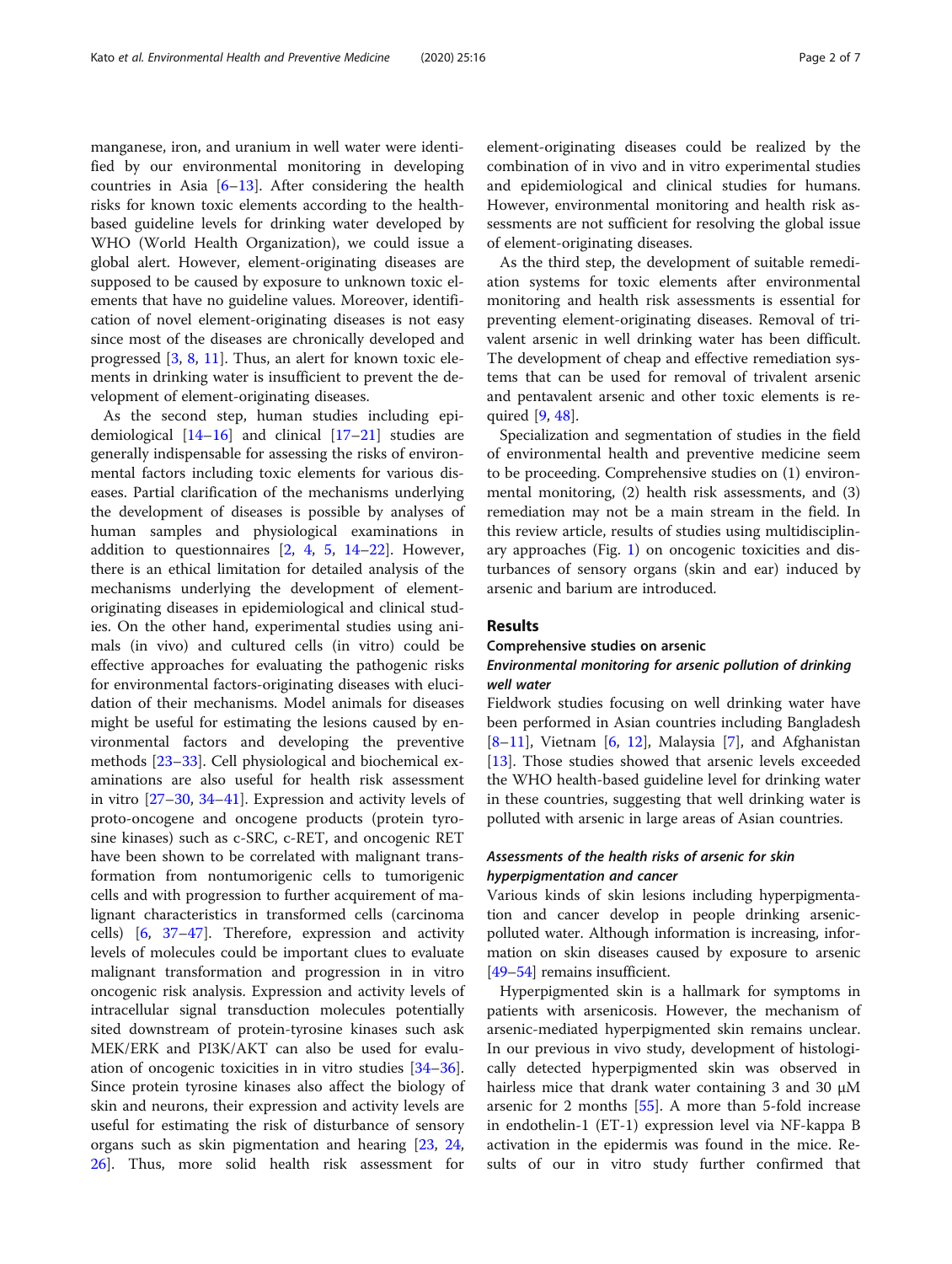<span id="page-2-0"></span>

interaction between ET-1 in keratinocytes and endothelin receptor B (EDNRB) in melanocytes is correlated with arsenic-mediated development of skin pigmentation via microphthalmia-associated transcription factor (MITF) (Fig. 2) [[55\]](#page-6-0). The effects of arsenic levels in cutaneous appendicular organs (hair and toenails) on skin pigmentation levels in the forehead (a sunlight-exposed area) and soles of the feet (sunlight-unexposed areas), which were digitally evaluated by using a reflectance spectrophotometer (L\*-value), were investigated in our epidemiological study conducted in 150 Bangladeshi people. Significant correlations of the duration of drinking well water with arsenic levels in hair ( $r = 0.63$ ,  $p <$ 0.01) and toenails ( $r = 0.60$ ,  $p < 0.01$ ) indicated that there is an accumulation of arsenic caused by drinking arsenic-polluted water [[3](#page-4-0), [9](#page-5-0)]. Our multivariate analysis showed that the duration of drinking well water and arsenic levels in the hair and toenails were significantly correlated with L\* values of the forehead but not those of the sole. Thus, our study demonstrated that increased arsenic level promotes digitally evaluated hyperpigmentation of the forehead skin in humans [[3](#page-4-0)].

Cancer is one of the most important diseases caused by drinking arsenic-polluted water. Our in vitro biochemical studies showed that arsenic promoted activities of oncogenic RET products as well as c-RET protooncogene products (RET-MEN2A protein and RET-PTC1 protein) via conformational modification of RET protein [[37](#page-5-0), [38\]](#page-5-0). The cysteine targeted by arsenicmediated conformational modification of RET protein was also proposed [[37,](#page-5-0) [38\]](#page-5-0). Arsenic increased secretion of matrix metalloproteinases (MMPs) in not only c-RET



Fig. 2 Biochemical analyses of cutaneous and oncogenic toxicities of arsenic and barium. Arsenic and barium may promote the development of hyperpigmented skin and malignant transformation and progression via activation of various intracellular signal transduction molecules. EDNRB endothelin receptor B, MITF microphthalmia-associated transcription factor, PlGF placental growth factor, VEGFR1 vascular endothelial growth factor receptor1, MEK mitogen-activated protein kinase, ERK extracellular signal–regulated kinase, MMPs matrix metalloproteinase, FAK focal adhesion kinase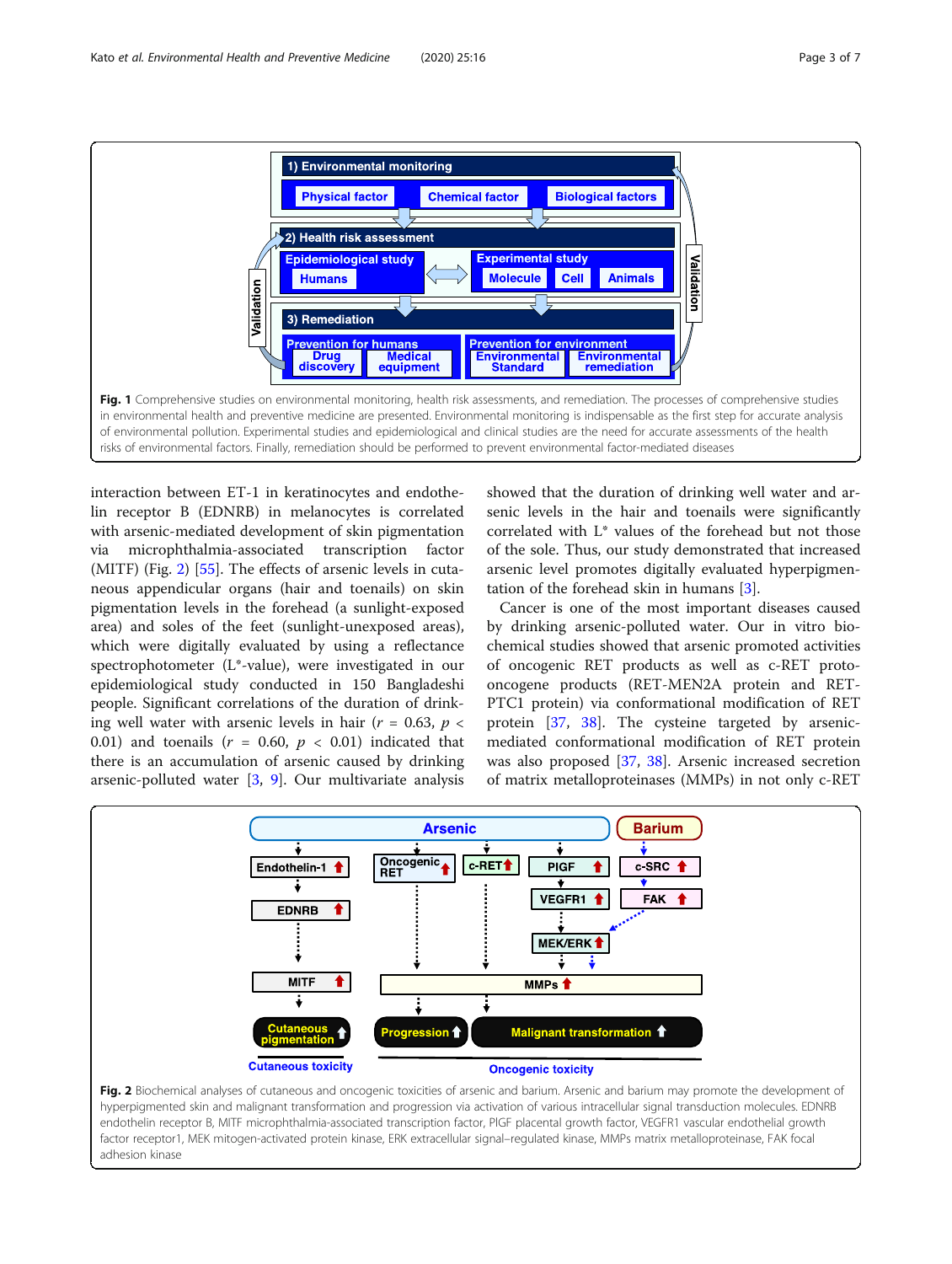proto-oncogene-introduced cells but also RET oncogene-introduced cells [[38](#page-5-0)]. Results of our biochemical studies suggest that arsenic is involved in both malignant transformation and progression [\[37](#page-5-0), [38\]](#page-5-0) (Fig. [2](#page-2-0)). Our in vitro experimental studies further showed that arsenic increased transforming activity with increases in the expression and secretion of placental growth factor (PlGF), a ligand of vascular endothelial growth factor receptor1 (VEGFR1), and an increase in VEGFR1/mitogen-activated protein kinase/ERK kinase (MEK)/extracellular signal-regulated kinase (ERK) activities in human nontumorigenic HaCaT skin keratinocytes. The arsenic-mediated increase in transforming activity was suppressed by decreased PlGF expression with decreased activities of the PlGF/VEGFR1/MEK/ERK pathway. Thus, PlGF might play a role in arsenic-mediated skin cancer development (Fig. [2\)](#page-2-0) [\[1\]](#page-4-0). We therefore performed a fieldwork study focusing on urinary PlGF levels in Bangladeshi residents of cancer-prone areas. As expected, the urinary PlGF levels in residents of cancerprone areas with high levels of arsenic in well drinking water were significantly higher than those in residents of a control area with limited pollution of arsenic in well drinking water [[1\]](#page-4-0).

Our results of both experimental and epidemiological studies suggest that urinary PlGF level is a potential biomarker for predicting arsenic-mediated development of skin cancer, though further research is needed.

#### Assessments of the health risks of arsenic for hearing

There is limited information on the correlation between hearing level and oral exposure to arsenic in both mice and humans. The hearing level of young mice treated with arsenic (22.5 mg/L) through drinking water was examined in our experimental study. It was found that hearing loss occurred with accumulation of arsenic in the inner ears of the mice treated with arsenic. A decreased number of auditory neurons and fibers were found in the organ of Corti from mice that had been exposed to arsenic ex vivo [\[5\]](#page-5-0). The correlation between hearing level and exposure to arsenic was examined in residents of Bangladesh who were aged 12–29 years. Multivariate analysis in our epidemiological study showed that hearing levels at high frequencies (4 k Hz, 8 k Hz, and 12 k Hz) in residents who were drinking arsenic-polluted water were significantly exacerbated compared to those in control residents. Taken together, the results of our epidemiological study and experimental study suggest that hearing level was decreased by drinking water polluted with arsenic in young people as well as in young mice [[5](#page-5-0)].

Our further in vivo experimental study indicated a significant correlation between arsenic levels in inner ears and nails ( $r = 0.8113$ ,  $p = 0.0014$ ) in mice that had been orally exposed to arsenic. Multivariate analysis in our epidemiological study indicated that arsenic levels in toenails, but not those in urine, were significantly correlated with hearing levels at high frequencies (4 k Hz, 8 k Hz, and 12 k Hz) in 145 subjects aged 12–55 years in Bangladesh. Since our results in mice suggest that nail arsenic level could be an index for the arsenic level in inner ears, the level of arsenic in nails is a potential biomarker for hearing loss caused by an accumulation of arsenic in inner ears in humans [\[56](#page-6-0)].

Thus, our combined results of experimental and epidemiological studies suggest that hearing is impaired by exposure to arsenic in drinking water in humans.

#### Remediation for arsenic in well drinking water

Not only the WHO health-based guideline value (10 μg/L) for arsenic in drinking water but also our results for carcinogenic, cutaneous, and neural toxicities of arsenic suggest that there is an urgent need for the development of a remediation system for arsenic in well drinking water. In our previous study, we developed a hydrotalcite-like compound as an adsorbent for trivalent arsenic as well as hexavalent arsenic [[48\]](#page-6-0). We found that the adsorbent could reduce levels of iron and uranium as well as the level of arsenic in well drinking water in Asian countries [\[13,](#page-5-0) [48\]](#page-6-0).

#### Comprehensive studies for barium

#### Environmental monitoring for barium pollution of drinking well water

An increased incidence of cancer has been reported in more than 36 million patients with arsenicosis caused by drinking arsenic-polluted well water [[3,](#page-4-0) [9\]](#page-5-0). High levels of barium as well as arsenic have been found in well water in previous studies [\[9](#page-5-0), [57\]](#page-6-0). However, there is limited information about the carcinogenic toxicity of barium intake from drinking water.

#### Assessments of the risks of barium for carcinogenesis

There is very limited information about the carcinogenic toxicity of barium. In our in vitro experimental study, we investigated the effects of exposure of barium for a short period (≤ 4 days) on human nontumorigenic HaCaT kera-tinocytes [\[58\]](#page-6-0). Our study showed that barium  $(5-50 \mu M)$ promoted anchorage-independent growth and invasion of HaCaT keratinocytes. Barium at a concentration of 5 μM increased that activities of regulators for anchorageindependent growth and/or invasion (c-SRC, FAK, ERK, and MT1-MMP) in nontumorigenic cells (HaCaT, NIH3T3, and melan-a cells) but not in tumorigenic cells (HSC5 and A431 cells). These results suggest that barium promotes the transforming activity of various nontumorigenic cells (Fig. [2\)](#page-2-0) [[6](#page-5-0)]. In our further in vitro experimental study, we investigated the effect of exposure to  $5 \mu M$  of barium for a long period (4 months and 37 passages) on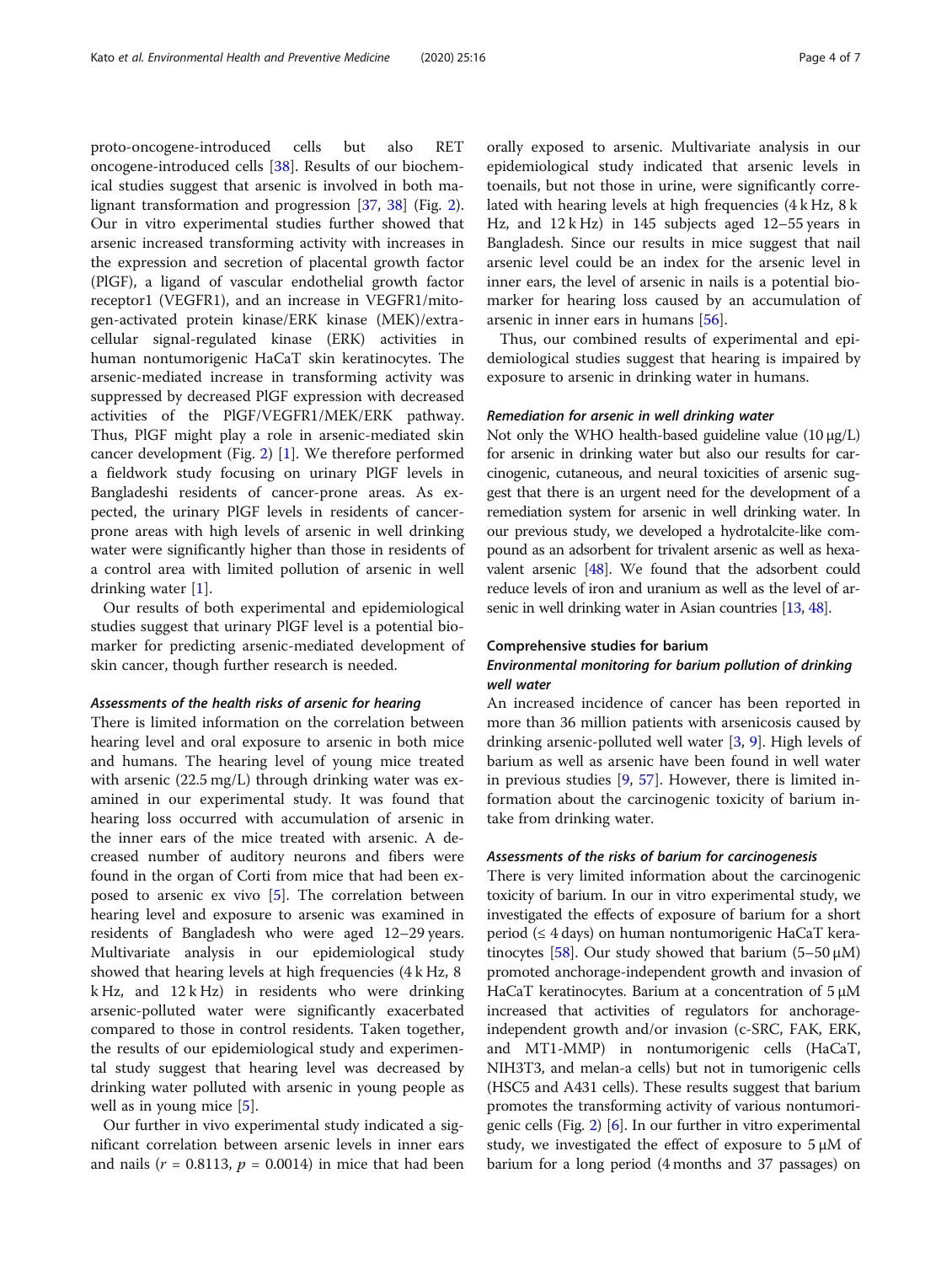<span id="page-4-0"></span>invasion ability of HaCaT keratinocytes. Activities of cell invasion and focal adhesion kinase (FAK) and expression level of matrix metalloproteinase (MMP) in HaCaT keratinocytes after treatment with barium for a long period were significantly higher than those of untreated keratinocytes. Since invasion ability is one of the malignant characteristics, exposure to a low level of barium for a long time may increase the malignant characteristics of nontumorigenic keratinocytes [\[59\]](#page-6-0). Thus, our in vitro studies suggest a potential carcinogenic toxicity of barium (Fig. [2\)](#page-2-0).

#### Remediation for barium

Considering the WHO health-based guideline value (700 μg/L) for barium in drinking water and the potential carcinogenic toxicity of barium, a remediation system to remove barium from drinking water is required. Our original adsorbent of a hydrotalcite-like compound could decrease the level of barium in well water in Asian countries to less than  $7 \mu g/L$  in a short time  $\left($  < 1 min) [[9\]](#page-5-0). Thus, we newly demonstrated a cheap and highefficacy remediation system that is useful for removal of toxic elements in well drinking water. We also demonstrated that melanin could bind barium and other elements in mice, cultured cells, and cell-free systems [[27](#page-5-0), [28\]](#page-5-0). Since synthesized melanin is expensive, its practical realization may be difficult as a novel remediation system for elements in drinking water.

#### Discussion

At present, there is limited in vivo evidence for oncogenic toxicities of arsenic and barium in our study of health risk assessment, though animal studies are useful for oncogenic risk assessment in vivo [\[60](#page-6-0)–[63\]](#page-6-0). Previously, we developed RET-transgenic mice (RET-mice) carrying oncogenic RET in which hyperpigmented skin and skin benign and malignant tumors developed [[64](#page-6-0)– [68\]](#page-6-0). The influences of environmental factors on the process of malignant transformation and progression could be investigated in the RET-mice because their dynamics could be macroscopically observed in the mice [[69](#page-6-0)–[73](#page-6-0)]. Therefore, we need to investigate in vivo influences of arsenic and barium on malignant transformation and progression in the RET-mice in the future. In addition to animal experiments, epidemiological studies are needed to evaluate the influences of barium on malignant transformation in humans.

More importantly, practical realization and dissemination of suitable remediation systems including our hydrotalcite-like compound should be promoted in developing countries that suffer from elements-originating diseases. In the process, the cooperation of health services in developing countries and the cooperation of companies that can produce large amounts of the adsorbent will be required.

#### Conclusion

In this review article, our comprehensive studies on (1) environmental monitoring, (2) health risk assessments, and (3) remediation in environmental health and preventive medicine are presented (Fig. [1\)](#page-2-0). Comprehensive studies might provide various new insights that cannot be obtained by specialized studies. Therefore, we hope that comprehensive studies will be more general in the field of environmental health and preventive medicine.

#### Abbreviations

EDNRB: Endothelin receptor B; ERK: Extracellular signal–regulated kinase; ET-1: Endothelin-1; FAK: Focal adhesion kinase; MEK: Mitogen-activated protein kinase/ERK kinase; MITF: Microphthalmia-associated transcription factor; MMP: Matrix metalloproteinase; PlGF: Placental growth factor; RET-mice: RETtransgenic mice; VEGFR1: Vascular endothelial growth factor receptor1; WHO: World Health Organization

#### Acknowledgements

The authors thank all the previous members in the Department of Occupational and Environmental Health, Nagoya University Graduate School of Medicine, Japan, and the Units of Environmental Health Sciences, Department of Biomedical Sciences, College of Life and Health Sciences, Chubu University, Japan.

#### Authors' contributions

All authors contributed the experiments presented in this review article. M.K. supervised all of our studies and wrote the article. All authors have read and approved the final manuscript.

#### Funding

This study was supported in part by Grants-in-Aid for Scientific Research (A) (15H01743, 15H02588, 19H01147), (B) (17KT0033, 20H03929) and Young Scientist (B) (19K19408, 20K19982) from the Ministry of Education, Culture, Sports, Science and Technology (MEXT), Mirai-Program Small Start Type from the Japan Science and Technology Agency (JST), AEON Environmental Foundation and Kobayashi Foundation.

#### Availability of data and materials

All data and materials in this paper are available from the corresponding author on reasonable request.

#### Ethics approval and consent to participate

Not applicable because of review article (All studies in this review article were followed by the regulation of Nagoya University Graduate School of Medicine.)

#### Consent for publication

Not applicable.

#### Competing interests

The authors declare that they have no competing interests.

#### Received: 15 February 2020 Accepted: 17 May 2020 Published online: 27 May 2020

#### References

- 1. Yajima I, Kumasaka MY, Ohnuma S, Ohgami N, Naito H, Shekhar HU, et al. Arsenite-mediated promotion of anchorage-independent growth of HaCaT cells through placental growth factor. J Invest Dermatol. 2015;135:1147–56.
- 2. Ohgami N, Mitsumatsu Y, Ahsan N, Akhand AA, Li X, Iida M, et al. Epidemiological analysis of the association between hearing and barium in humans. J Expo Sci Environ Epidemiol. 2016;26:488–93.
- 3. Yajima I, Ahsan N, Akhand AA, Al Hossain MA, Yoshinaga M, Ohgami N, et al. Arsenic levels in cutaneous appendicular organs are correlated with digitally evaluated hyperpigmented skin of the forehead but not the sole in Bangladesh residents. J Expo Sci Environ Epidemiol. 2018;28:64–8.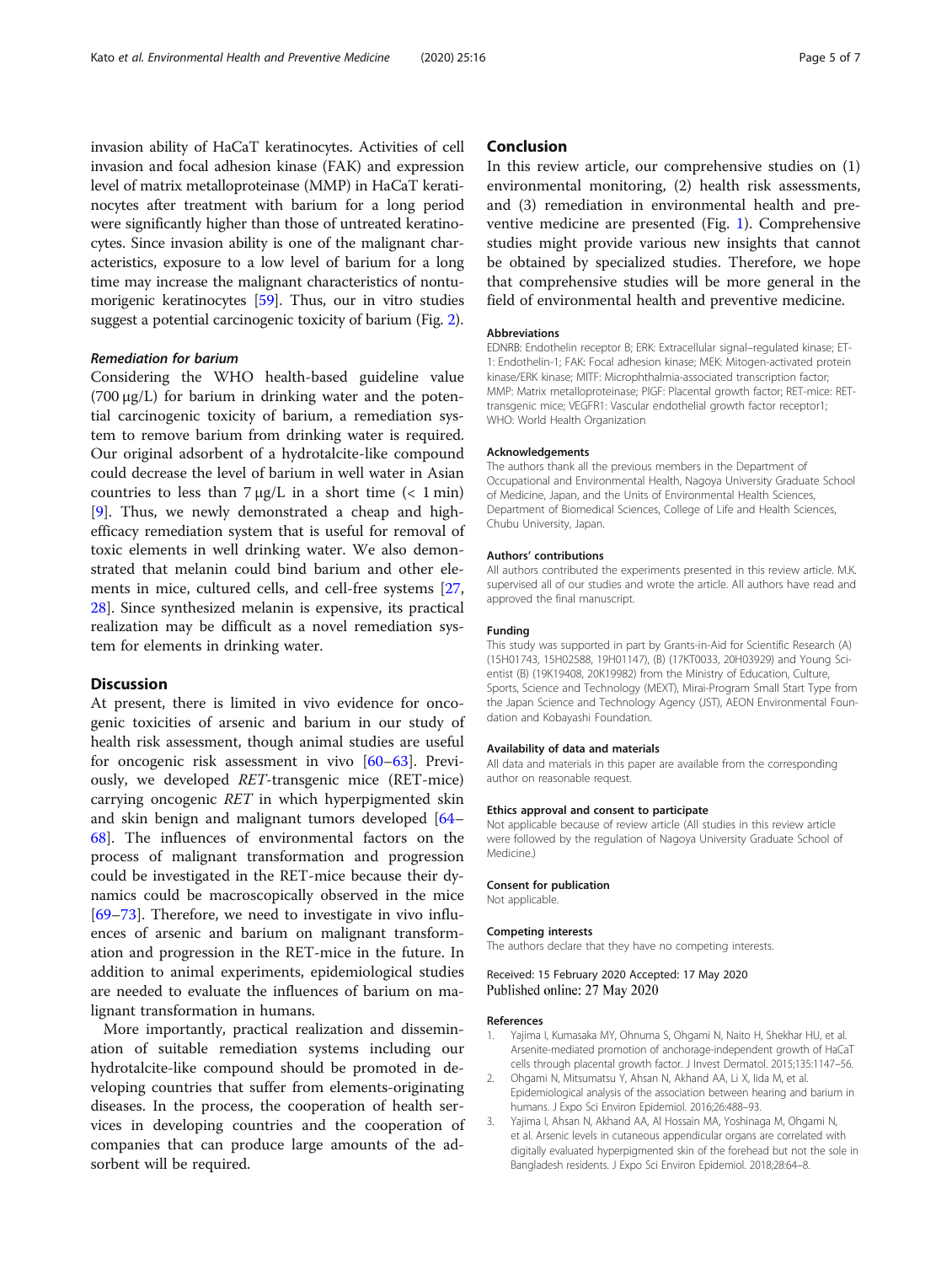- <span id="page-5-0"></span>4. He T, Ohgami N, Li X, Yajima I, Negishi-Oshino R, Kato Y, et al. Hearing loss in humans drinking tube well water with high levels of iron in arsenic– polluted area. Sci Rep. 2019;9:9028.
- 5. Li X, Ohgami N, Omata Y, Yajima I, Iida M, Oshino R, et al. Oral exposure to arsenic causes hearing loss in young people aged 12-29 years and in young mice. Sci Rep. 2017;7:6844.
- Thang ND, Yajima I, Kumasaka MY, Ohnuma S, Yanagishita T, Hayashi R, et al. Barium promotes anchorage-independent growth and invasion of human HaCaT keratinocytes via activation of c-SRC kinase. PLoS One. 2011; 6:e25636.
- 7. Kato M, Onuma S, Kato Y, Thang ND, Yajima I, Hoque MZ, et al. Toxic elements in well water from Malaysia. Toxicol Environ Chem. 2010;92:1609–12.
- 8. Nizam S, Kato M, Yatsuya H, Khalequzzaman M, Ohnuma S, Naito H, et al. Differences in urinary arsenic metabolites between diabetic and nondiabetic subjects in Bangladesh. Int J Environ Res Public Health. 2013;10: 1006–19.
- 9. Kato M, Kumasaka M, Ohnuma S, Furuta A, Kato Y, Shekhar H, et al. Comparison of barium and arsenic concentrations in well drinking water and in human body samples and a novel remediation system for these elements in well drinking water. PLoS One. 2013;8:e66681.
- 10. Yoshinaga M, Ninomiya H, Al Hossain MMA, Sudo M, Akhand AA, Ahsan N, et al. A comprehensive study including monitoring, assessment of health effects and development of a remediation method for chromium pollution. Chemosphere. 2018;201:667–75.
- 11. Al Hossain MMA, Yajima I, Tazaki A, Xu H, Saheduzzaman M, Ohgami N, et al. Chromium-mediated hyperpigmentation of skin in male tannery workers in Bangladesh. Chemosphere. 2019;229:611–7.
- 12. Ilmiawati C, Thang ND, Iida M, Maeda M, Ohnuma S, Yajima I, et al. Limited effectiveness of household sand filters for removal of arsenic from well water in North Vietnam. J Water Health. 2016;14:1032–40.
- 13. Kato M, Azimi MD, Fayaz SH, Shah MD, Hoque MZ, Hamajima N, et al. Uranium in well drinking water of Kabul, Afghanistan and its effective, lowcost depuration using Mg-Fe based hydrotalcite-like compounds. Chemosphere. 2016;165:27–32.
- 14. Kato M, Iida M, Goto Y, Kondo T, Yajima I. Sunlight exposure-mediated DNA damage in young adults. Cancer Epidemiol Biomarkers Prev. 2011;20:1622–8.
- 15. Ohgami N, Kondo T, Kato M. Effects of light smoking on extra-highfrequency auditory thresholds in young adults. Toxicol Ind Health. 2011;27: 143–7.
- 16. Sumit AF, Das A, Sharmin Z, Ahsan N, Ohgami N, Kato M, et al. Cigarette smoking causes hearing impairment among bangladeshi population. PLoS One. 2015;10:e0118960.
- 17. Kato M, Hattori T, Kitamura M, Beppu R, Yanagita N, Nakashima I. Soluble ICAM-1 as a regulator of nasal allergic reaction under natural allergen provocation. Clin Exp Allergy. 1995;25:744–8.
- 18. Kato M, Hattori T, Ikeda R, Yamamoto J, Yamashita T, Yanagita N, et al. Amount of pollen has an effect on the systemic and local levels of soluble ICAM-1 in patients with seasonal allergic rhinitis. Allergy. 1996;51:128–32.
- 19. Kato M, Hattori T, Kato Y, Matsumoto Y, Yamashita T, Nakashima I. Elevated soluble tumor necrosis factor receptor levels in seasonal allergic rhinitis patients. Allergy. 1999;54:278–82.
- 20. Kato M, Nozaki Y, Yoshimoto T, Tamada Y, Kageyama M, Yamashita T, et al. Different serum soluble Fas levels in patients with allergic rhinitis and bronchial asthma. Allergy. 1999;54:1299–302.
- 21. Kato M, Hattori T, Ito H, Kageyama M, Yamashita T, Nitta Y, et al. Serumsoluble Fas levels as a marker to distinguish allergic and nonallergic rhinitis. J Allergy Clin Immunol. 1999;103:1213–4.
- 22. Ohgami N, Li X, Yajima I, Oshino R, Ohgami K, Kato Y, et al. Manganese in toenails is associated with hearing loss at high frequencies in humans. Biomarkers. 2018;23:533–9.
- 23. Kato M, Takeda K, Kawamoto Y, Tsuzuki T, Dai Y, Nakayama S, et al. RET tyrosine kinase enhances hair growth in association with promotion of melanogenesis. Oncogene. 2001;20:7536–41.
- 24. Ohgami N, Ida-Eto M, Sakashita N, Sone M, Nakashima T, Tabuchi K, et al. Partial impairment of c-Ret at tyrosine 1062 accelerates age-related hearing loss in mice. Neurobiol Aging. 2012;33:626.e25-626.e34.
- 25. Kato M, Takahashi M, Akhand AA, Liu W, Dai Y, Shimizu S, et al. Transgenic mouse model for skin malignant melanoma. Oncogene. 1998;17:1885–8.
- 26. Ohgami N, Ida-Eto M, Shimotake T, Sakashita N, Sone M, Nakashima T, et al. C-Ret-mediated hearing loss in mice with Hirschsprung disease. Proc Natl Acad Sci U S A. 2010;107:13051–6.
- 27. Chen W, Hashimoto K, Omata Y, Ohgami N, Tazaki A, Deng Y, et al. Adsorption of molybdenum by melanin. Environ Health Prev Med. 2019;24:36.
- 28. Omata Y, Yoshinaga M, Yajima I, Ohgami N, Hashimoto K, Higashimura K, et al. A disadvantageous effect of adsorption of barium by melanin on transforming activity. Chemosphere. 2018;210:384–91.
- 29. Omata Y, Iida M, Yajima I, Takeda K, Ohgami N, Hori M, et al. Non-thermal atmospheric pressure plasmas as a novel candidate for preventive therapy of melanoma. Environ Health Prev Med. 2014;19:367–9.
- 30. Ohshima Y, Yajima I, Takeda K, Iida M, Kumasaka M, Matsumoto Y, et al. c-RET molecule in malignant melanoma from oncogenic RET-carrying transgenic mice and human cell lines. PLoS One. 2010;5:e10279.
- 31. Kumasaka MY, Yajima I, Hossain K, Iida M, Tsuzuki T, Ohno T, et al. A novel mouse model for de novo melanoma. Cancer Res. 2010;70:24–9.
- 32. Kato M, Takeda K, Kawamoto Y, Tsuzuki T, Hossain K, Tamakoshi A, et al. c-Kit-targeting immunotherapy for hereditary melanoma in a mouse model. Cancer Res. 2004;64:801–6.
- 33. Kato M, Liu W, Akhand AA, Dai Y, Ohbayashi M, Tuzuki T, et al. Linkage between melanocytic tumor development and early burst of Ret protein expression for tolerance induction in metallothionein-I/ret transgenic mouse lines. Oncogene. 1999;18:837–42.
- 34. Kato M, Pu MY, Isobe KI, Hattori T, Yanagita N, Nakashima I. Cell typeoriented differential modulatory actions of saikosaponin-d on growth responses and DNA fragmentation of lymphocytes triggered by receptormediated and receptor-bypassed pathways. Immunopharmacology. 1995;29: 207–13.
- 35. Akhand AA, Hossain K, Mitsui H, Kato M, Miyata T, Inagi R, et al. Glyoxal and methylglyoxal trigger distinct signals for MAP family kinases and caspase activation in human endothelial cells. Free Radic Biol Med. 2001;31:20–30.
- 36. Nakashima I, Pu MY, Hamaguchi M, Iwamoto T, Rahman SMJ, Zhang YH, et al. Pathway of signal delivery to murine thymocytes triggered by cocrosslinking CD3 and Thy-1 for cellular DNA fragmentation and growth inhibition. J Immunol. 1993;151:3511–20.
- 37. Kato M, Kumasaka MY, Takeda K, Hossain K, Iida M, Yajima I, et al. L-cysteine as a regulator for arsenic-mediated cancer-promoting and anti-cancer effects. Toxicol Vitr. 2011;25:623–9.
- 38. Kato M, Takeda K, Hossain K, Thang ND, Kaneko Y, Kumasaka M, et al. A redox-linked novel pathway for arsenic-mediated RET tyrosine kinase activation. J Cell Biochem. 2010;110:399–407.
- 39. Kato M, Iwashita T, Akhand AA, Liu W, Takeda K, Takeuchi K, et al. Molecular mechanism of activation and superactivation of Ret tyrosine kinases by ultraviolet light irradiation. Antioxidants Redox Signal. 2000;2:841–9.
- 40. Kato M, Iwashita T, Takeda K, Akhand AA, Liu W, Yoshihara M, et al. Ultraviolet light induces redox reaction-mediated dimerization and superactivation of oncogenic Ret tyrosine kinases. Mol Biol Cell. 2000;11:93– 101.
- 41. Liu W, Kato M, Akhand AA, Hayakawa A, Takemura M, Yoshida S, et al. The herbal medicine sho-saiko-to inhibits the growth of malignant melanoma cells by upregulating Fas-mediated apoptosis and arresting cell cycle through downregulation of cyclin dependent kinases. Int J Oncol. 1998;12: 1321–6.
- 42. Akhand A, Kato M, Suzuki H, Liu W, Du J, Hamaguchi M, et al. Carbonyl compounds cross-link cellular proteins and activate protein-tyrosine kinase p60c-Src. J Cell Biochem. 1999;72:1–7.
- 43. Kumasaka MY, Yajima I, Ohgami N, Ninomiya H, Iida M, Li X, et al. Manganese-mediated decrease in levels of c-RET and tyrosine hydroxylase expression in vitro. Neurotox Res. 2017;32:661–70.
- 44. Pu MY, Akhand AA, Kato M, Koike T, Hamaguchi M, Suzuki H, et al. Mercuric chloride mediates a protein sulfhydryl modification-based pathway of signal transduction for activating Src kinase which is independent of the phosphorylation/dephosphorylation of a carboxyl terminal tyrosine. J Cell Biochem. 1996;63:104–14.
- 45. Kato M, Takeda K, Kawamoto Y, Iwashita T, Akhand AA, Senga T, et al. Repair by Src kinase of function-impaired RET with multiple endocrine neoplasia type 2A mutation with substitutions of tyrosines in the COOH-terminal kinase domain for phenylalanine. Cancer Res. 2002;62:2414–22.
- 46. Akhand AA, Ikeyama T, Akazawa S, Kato M, Hossain K, Takeda K, et al. Evidence of both extra- and intracellular cysteine targets of protein modification for activation of RET kinase. Biochem Biophys Res Commun. 2002;292:826–31.
- 47. Akhand AA, Pu M, Senga T, Kato M, Suzuki H, Miyata T, et al. Nitric oxide controls Src kinase activity through a sulfhydryl group modification-